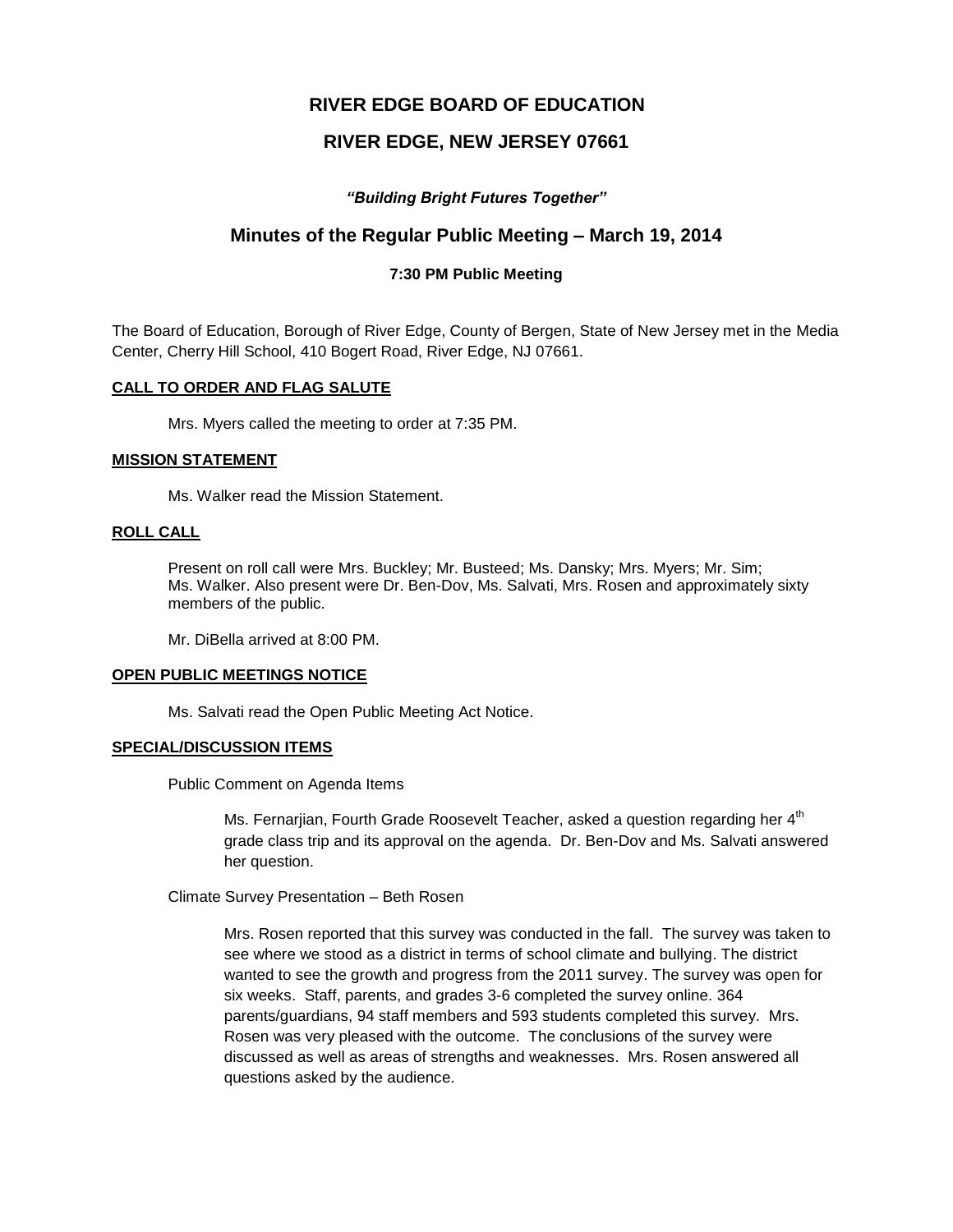#### **REPORTS**

### **SUPERINTENDENT**

Dr. Ben-Dov reported on the following:

- The Technology Forum for parents has been re-scheduled to Wednesday, April 30<sup>th</sup>.
- On March  $26<sup>th</sup>$ ,  $27<sup>th</sup>$ , and  $28<sup>th</sup>$  Roosevelt will participate in a P.A.R.C.C. field test, in Language Arts, with two third grade classes.
- $\bullet$  International Day will be held on Tuesday, March 25<sup>th.</sup>
- There will be a Teacher of the Year selection committee on Wednesday, April 9th. The Bergen County celebration luncheon will be held on Wednesday, May  $29<sup>th</sup>$  at the Fiesta.
- Dr. Ben-Dov stated the new evaluation system is moving along nicely.
- Care Plus is providing 12 sessions of music therapy, free, to the Building Bridges Program from a certified music therapist.
- Nicholas Zhang, a Fifth Grader from Cherry Hill School, was the local winner of the Geography Bee and will compete at State level at Rowan College on April 4<sup>th</sup>. Mr. Brown will attend the competition to support Nicholas.

#### **PRINCIPAL**

Mrs. Rosen reported on the following:

- Tomorrow is the first day of spring, and Mrs. Rosen is excited the children will get more outdoor recess time.
- The NBC Book Fair was held the week of March 10th. It was a very successful event.
- NBC will have a Penguin Assembly in the beginning of April.

#### **BOARD SECRETARY**

Ms. Salvati reported on the following:

- Ms. Salvati stated the Board will be voting on the budget tonight. The submission of the tentative budget is due to the County by tomorrow.
- The Public Hearing on the budget will be on May  $7<sup>th</sup>$ .
- The bid opening for the Cherry Hill Roof Replacement will be on Thursday, March 27<sup>th</sup>.

#### **PRESIDENT**

 Mrs. Myers thanked Dr. Ben-Dov and Ms. Salvati for all of their hard work on the 2014 - 2015 budget. She also thanked the board for their cooperation for the last six board meetings in five weeks.

#### **COMMITTEES**

There were no committees to report at this meeting.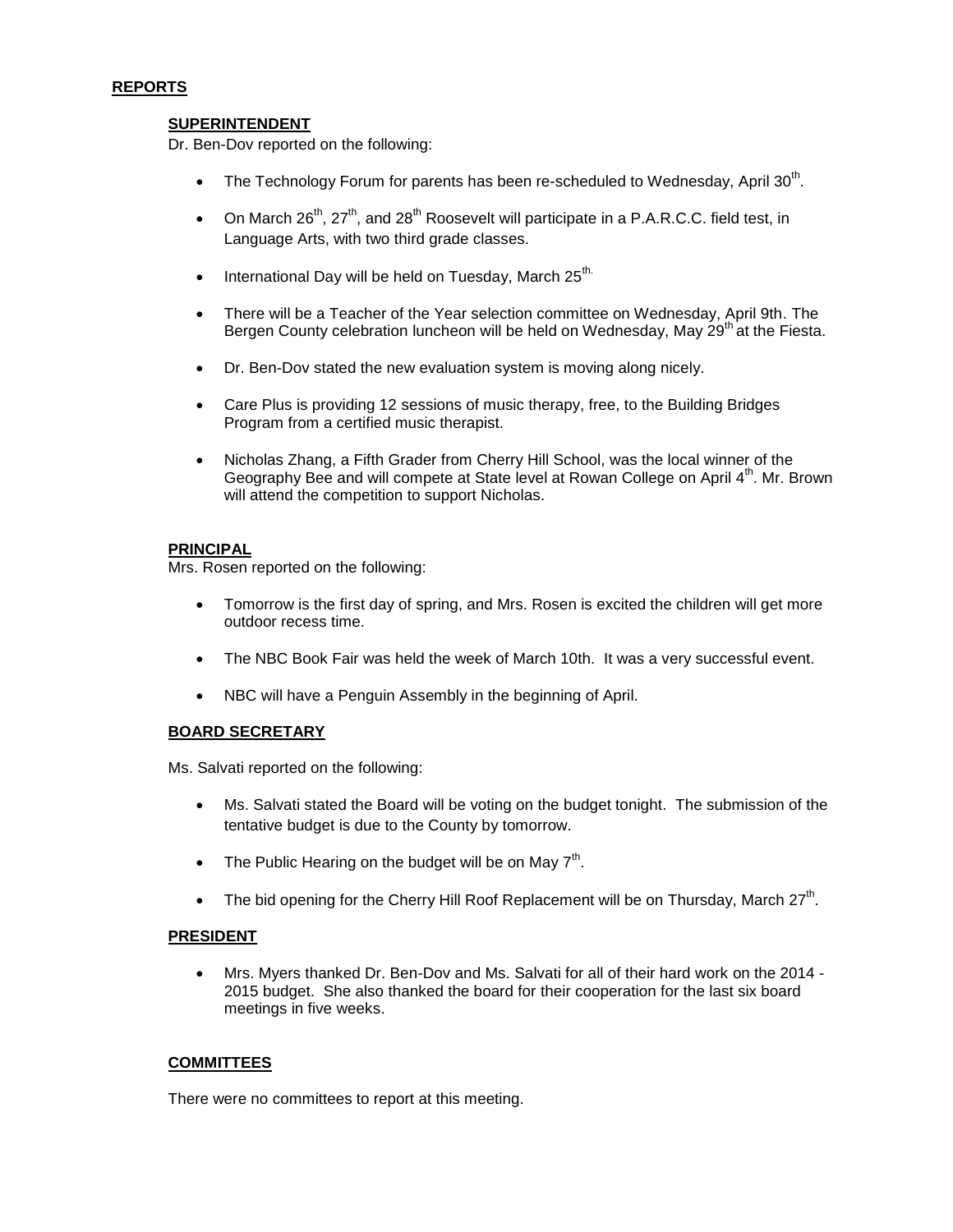## **MOTIONS TO BE ACTED UPON**

#### **ADMINISTRATION/POLICY**

Motion by Mr. Busteed Seconded by Mr. DiBella

- 1. That the Board of Education approve the staff development training as per the schedules for March 2014 including relevant mileage reimbursement. (Addendum)
- 2. That the Board of Education approve the following class trips:

| Date    | <b>School</b>      | Grade | <b>Destination</b>                              | <b>Cost to District</b> |
|---------|--------------------|-------|-------------------------------------------------|-------------------------|
| 5/19/14 | <b>Cherry Hill</b> | 6     | Liberty State Park/Ellis Island<br>New York, NY | \$1043.00               |
| 5/22/14 | Roosevelt          | 6     | Liberty State Park/Ellis Island<br>New York, NY | \$666.00                |
| 6/13/14 | Roosevelt          | 6     | Museum of Natural History<br>New York, NY       | \$876.00                |

Ayes: Mrs. Buckley, Mr. Busteed, Ms. Dansky, Mr. DiBella, Mrs. Myers, Mr. Sim, Ms. Walker Nays: None

Motion by Mr. DiBella Seconded by Mrs. Buckley

> 3. That the Board of Education approve the River Edge Elementary School Calendar for the 2014-2015 school year. (Addendum)

Ayes: Mrs. Buckley, Ms. Dansky, Mr. DiBella, Mrs. Myers, Mr. Sim, Ms. Walker Nays: Mr. Busteed

Motion by Mrs. Buckley Seconded by Ms. Walker

> 4. That the Board of Education approve the minutes of the February 19, 2014 Board Meeting.

Ayes: Mr. Busteed, Ms. Dansky, Mr. DiBella, Mr. Sim, Ms. Walker Nays: None Abstained: Mrs. Buckley, Mrs. Myers

Motion by Ms. Walker Seconded by Ms. Dansky

> 5. That the Board of Education approve the confidential minutes of the February 19, 2014 Board Meeting.

Ayes: Mrs. Buckley, Ms. Dansky, Mr. DiBella, Mrs. Myers, Mr. Sim, Ms. Walker Nays: None Abstained: Mr. Busteed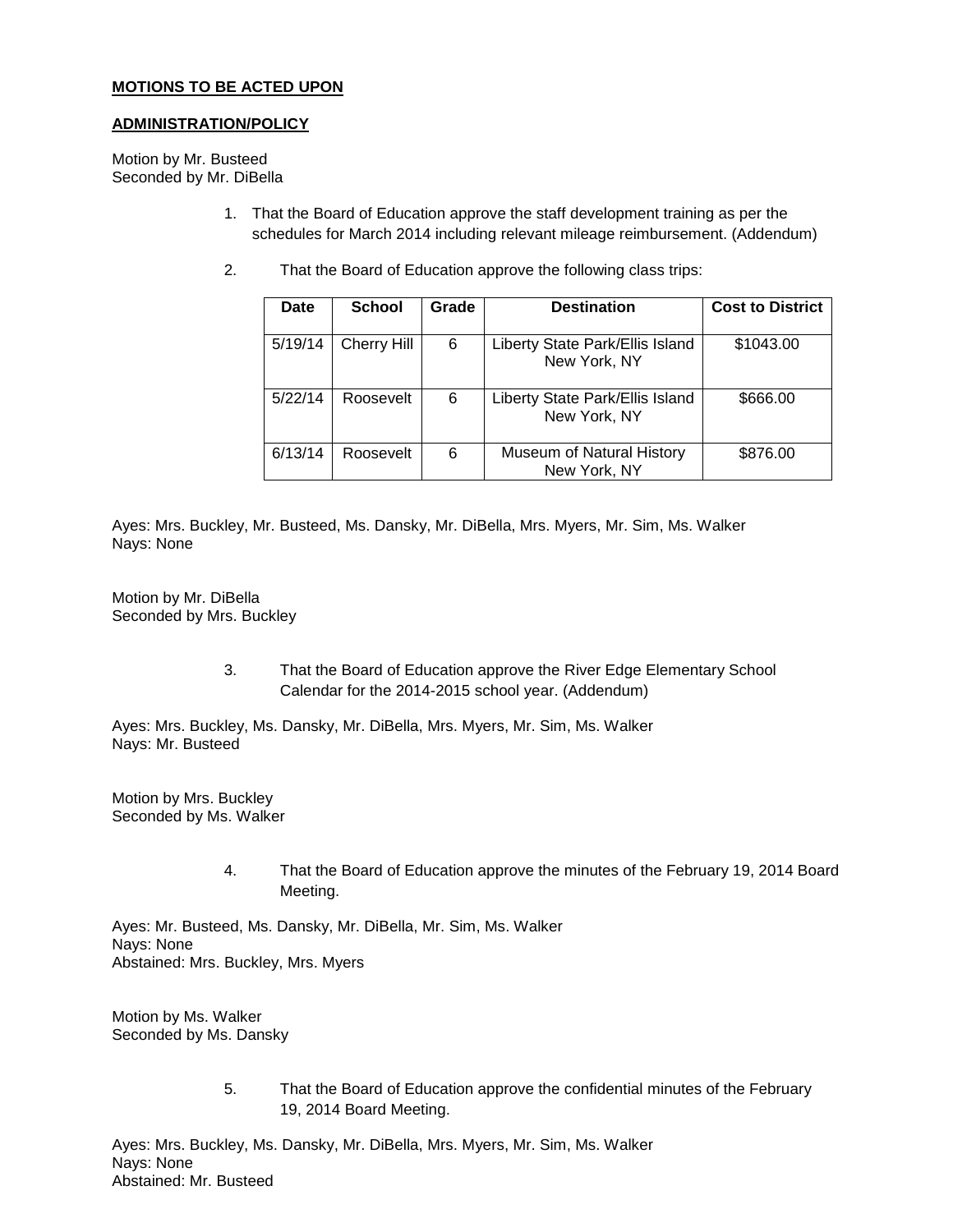#### **CURRICULUM/EDUCATION** - None

#### **BUILDING & GROUNDS**

Motion by Ms. Dansky Seconded by Mr. Sim

> 1. That the Board of Education authorize the Board Secretary to advertise and seek bids for the Bathroom Renovations at Roosevelt Elementary School.

Ayes: Mrs. Buckley, Mr. Busteed, Ms. Dansky, Mr. DiBella, Mrs. Myers, Mr. Sim, Ms. Walker Nays: None

#### **FINANCE/GRANTS/GIFTS**

Motion by Mr. Sim Seconded by Mr. Busteed

> 1. That the Board of Education approve the bills & claims dated March 2014 totaling \$634,474.79 including checks #36033 through #36120. Payrolls dated February 13, 2014 and February 28, 2014, totaling \$1,053,131.31 issued therefore, a copy of such warrants list be attached as part of these minutes. (Addendum)

Ayes: Mrs. Buckley, Mr. Busteed, Ms. Dansky, Mr. DiBella, Mrs. Myers, Mr. Sim Nays: None Abstained: Ms. Walker

Motion by Mr. Busteed Seconded by Mr. DiBella

- 2. That the Board of Education approve the Budget Transfers for the school year 2013-2014 as of January 31, 2014. (Addendum)
- 3. That the River Edge Board of Education approve the Secretary's and Treasurer's Reports for the period ending January 31, 2014.

Further, we certify that as of January 31, 2014 after review of the secretary's monthly financial report (appropriations section) and upon consultation with the appropriate district officials, to the best of our knowledge no major account or fund has been overexpended in violation of N.J.A.C. 6A:23-2.11 and that sufficient funds are available to meet the districts financial obligation for the remainder of the fiscal year. (Addendum)

Ayes: Mrs. Buckley, Mr. Busteed, Ms. Dansky, Mr. DiBella, Mrs. Myers, Mr. Sim, Ms. Walker Nays: None

Motion by Mr. DiBella Seconded by Mrs. Buckley

> 4. That the Board of Education approve the proposed 2014-2015 Annual School budget total \$16,094,311 for the General Fund, \$824,098 for the Special Revenue Fund, and \$1,434,239 for Debt Service.

Further, that the Board of Education authorize \$13,850,746 as General Fund Tax Levy and \$1,188,351 as Debt Service Tax Levy.

Further, that the Board of Education approve the appropriation of additional balances in the amount of \$163,899.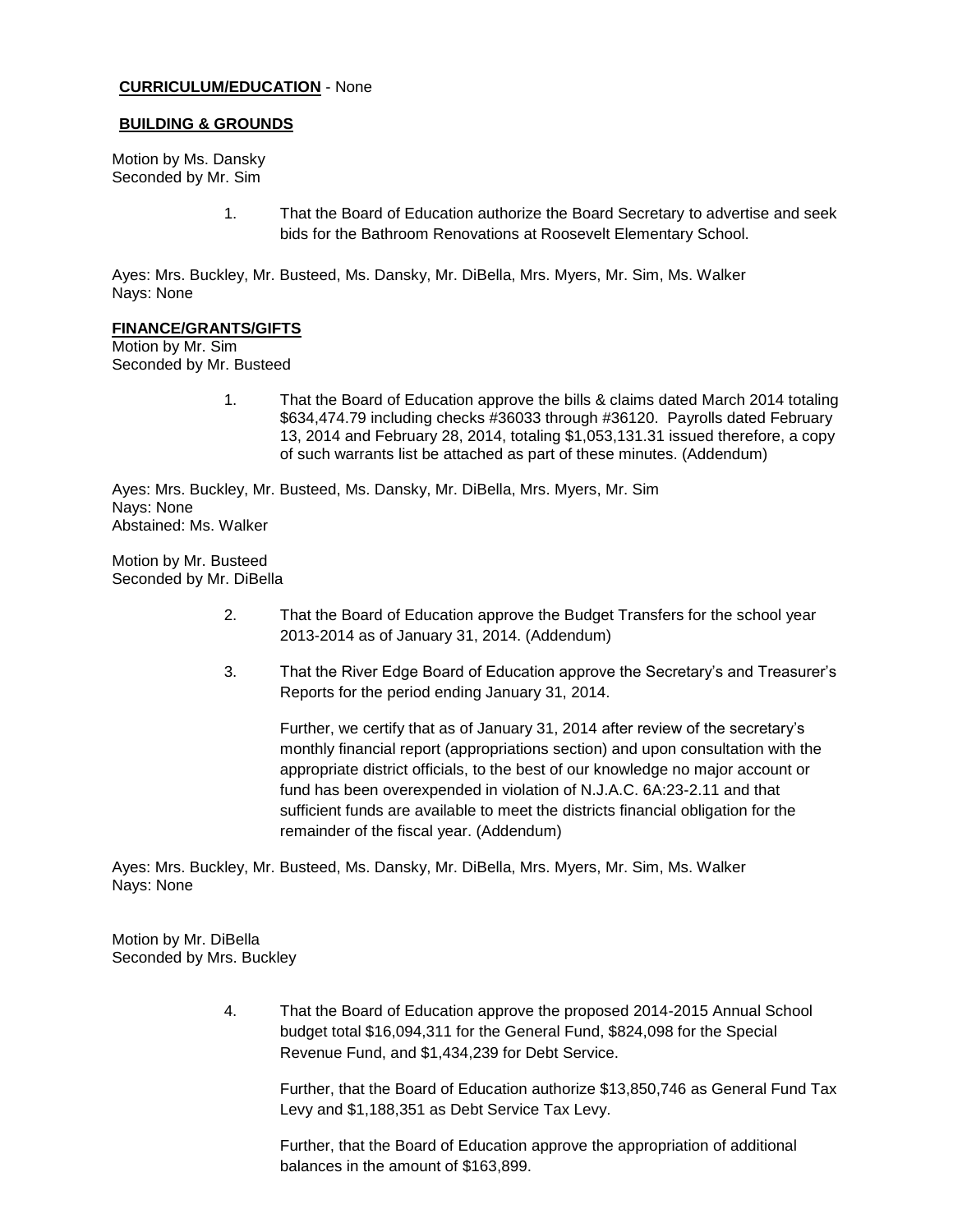Further, that the River Edge Board of Education include in the proposed budget the adjustment for increases costs of health benefits in the amount of \$72,365. The additional funds are included in the base budget and will be used to pay for the additional increases in health benefits.

Be It Further Resolved, that the Board request the approval of a Capital Reserve Withdrawal in the amount of \$301,011. The district intends to utilize these funds to support the local share of State Project No. 4410-030-14-1002 for a roof replacement on the Cherry Hill School. This Project has been identified by the State as a Tier 1 Project and has been awarded a corresponding Grant in the amount of \$200,674.

5. WHEREAS, River Edge School District Policy and NJAC 6A:23B-1.2 (b) provides that the Board of Education shall establish in the annual school budget a maximum expenditure amount that may be allotted for such travel and expense reimbursement for 2014-2015 school year.

NOW, THEREFORE BE IT RESOLVED, that the River Edge Board of Education hereby establishes the school district travel maximum for the 2013-2014 school year at the sum of \$22,000.00.

Ayes: Mrs. Buckley, Mr. Busteed, Ms. Dansky, Mr. DiBella, Mrs. Myers, Mr. Sim, Ms. Walker Nays: None

#### **PERSONNEL**

Motion by Mrs. Buckley Seconded by Ms. Walker

- 1. That the Board of Education, with the recommendation of the Superintendent, approve Yvonne Bell, Lunch Aide, starting, March 20, 2014 through June 30, 2014.
- 2. That the Board of Education, with the recommendation of the Superintendent, approve Michael Albrizio, ABA Aide, starting, March 20, 2014 through June 30, 2014.

Ayes: Mrs. Buckley, Mr. Busteed, Ms. Dansky, Mr. DiBella, Mrs. Myers, Mr. Sim, Ms. Walker Nays: None

#### **RIVER EDGE SPECIAL EDUCATION**

Motion by Ms. Walker Seconded by Ms. Dansky

> 1. That the River Edge Board of Education approve the Community Based Instruction Schedule for the 2013-2014 school year. (Addendum)

Ayes: Mrs. Buckley, Mr. Busteed, Ms. Dansky, Mr. DiBella, Mrs. Myers, Mr. Sim, Ms. Walker Nays: None